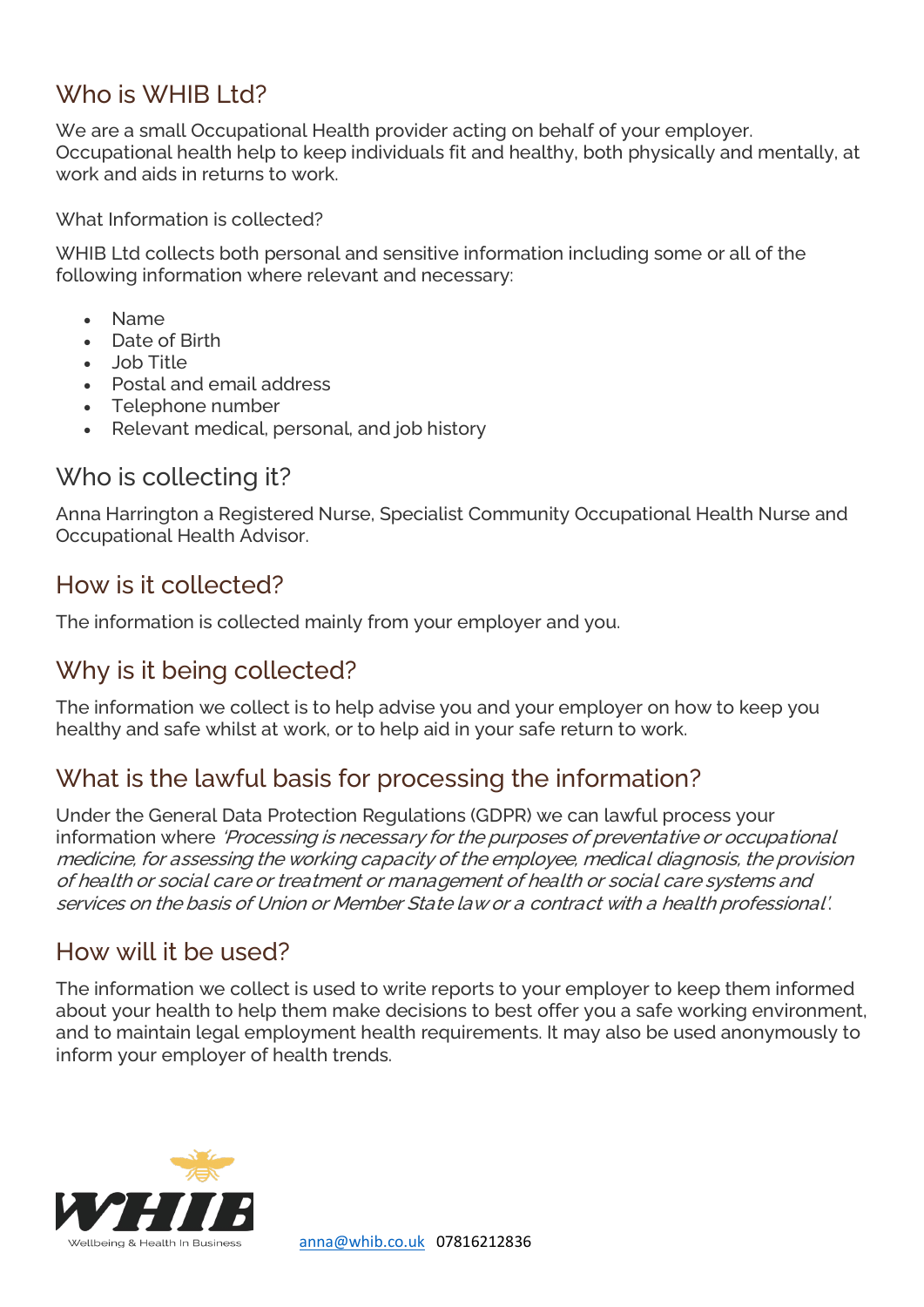# What are the interests of the data controller?

The interests of the data controller are to obtain the information needed to offer the best occupational health support to you and your employer.

# Who will the data be shared with?

Your data will be shared where necessary with external providers and/or associates if specialist support is required e.g. An occupational health physician. Your information is only shared to support in keeping you healthy and safe whilst at work, and/or to help aid in your return to work.

# How long will my data be kept?

WHIB Ltd record retention period is 6-7 years from final entry.

# What will the effect by to me?

We hope that by collecting this information we can help both you and your employer make the best decision in regards to your health and wellbeing in the work place.

# What are my rights?

Under GDPR (May 2018) your rights are as follows:

- The right to be informed how we use your personal data
	- $\circ$  This privacy notice is used to inform you of how we use your personal data, however if you have any questions please contact us at any time on the details below.
- The right to access your personal data
	- o If you would like to access your personal information we hold, please send a subject access request in writing via email or post (contact details below).
- The right to be forgotten and have your data deleted in specific circumstances
	- $\circ$  This right only applies when there is no compelling reason for its continued processing
	- $\circ$  or The personal data was unlawfully processed (ie otherwise in breach of the GDPR).
	- The right to data portability to transfer your data to another service provider
		- $\circ$  This right applies:
			- to personal data you provided
			- where the processing is based on your consent
			- And when processing is carried out by automated means
- The right to have information corrected if it's out of date, incomplete or incorrect
	- $\circ$  If this is the case then please do contact us as soon as possible, including if your contact details change.
- The right to object to, or stop, your data being processed on certain grounds
	- o This is mostly aimed at marketing and research purposes
	- o You have the right to object to:
		- **Processing based on legitimate interests or the performance of a task in** the public interest/exercise of official authority (including profiling);



[anna@whib.co.uk](mailto:anna@whib.co.uk) 07816212836